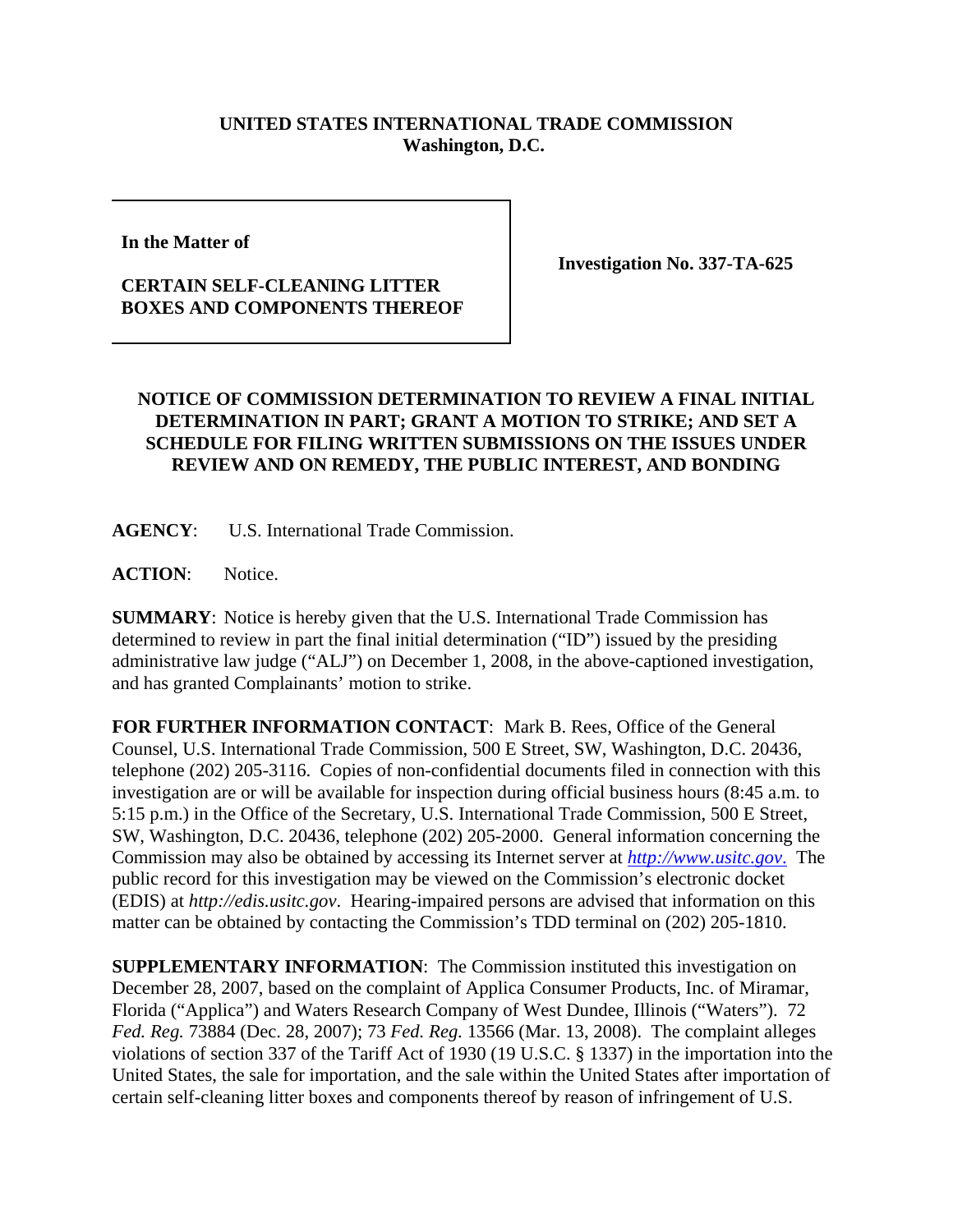Patent No. RE36,847 ("the '847 patent"). The respondents are Lucky Litter, L.L.C. of Chicago, Illinois ("Lucky Litter") and OurPet's Company of Fairport Harbor, Ohio ("OurPet's").

On December 1, 2008, the ALJ issued his final ID, finding that a violation of section 337 has occurred in the importation, sale for importation, or sale after importation of certain selfcleaning litter boxes and components thereof by reason of infringement of claim 33 of the '847 patent. His final ID also included his recommendation on remedy and bonding. Respondents Lucky Litter and OurPet's, complainants Applica and Waters, and the Commission investigative attorney ("IA") filed petitions (or contingent petitions) for review on December 16, 2008. All parties filed responses to the petitions on December 24, 2008. Complainants also filed a motion to strike on December 23, 2008, to which Lucky Litter and the IA filed oppositions on January 5, 2009.

Having examined the record in this investigation, including the ALJ's final ID, the petitions for review, and the responses thereto, the Commission has determined to review the following issues: the construction of "comb drive" (asserted claims 8, 13, 31-33), "comb drive means" (asserted claims 27, 41-42), "drive means" (asserted claims 24-25), "discharge position adjacent the discharge end wall" (asserted claims 8, 13), "comb . . . coupled to the comb drive" (asserted claims 31-33), and "mode selector switch . . . moveable between a manual operation position . . . and an automatic operation position" (asserted claim 33); invalidity due to anticipation; invalidity due to obviousness; and direct and contributory infringement.

On review, the Commission requests briefing on the above-listed issues based on the evidentiary record. The Commission is particularly interested in responses to the following questions:

- (1) Did the ALJ err in finding that the specification of the '847 patent contains no disavowal that limits the claimed comb drive? If the patentee disavowed certain drives, what is the correct scope of the disavowal? Does it include, for example, worm drives of any configuration, or only the drive disclosed in the Carlisi prior art reference, which has a "worm" along the side of the litter box that turns and thereby drives the rake or comb on its path in the litter box?
- (2) What are the differences or similarities in the patent's use of "comb drive" in asserted claim 8, "comb drive means" in asserted claim 27, and "comb drive" in asserted claim 33?
- (3) Is there a difference in function between the "guide" wheels and "guide" pins referenced in the specification in connection with figures 1-3 of the '847 patent and the "drive" wheels and "drive" pins referenced in claim 10?
- (4) What result should the Commission reach on infringement if it were to find that the '847 patent disavows all worm drives or that it disavows only the Carlisi drive?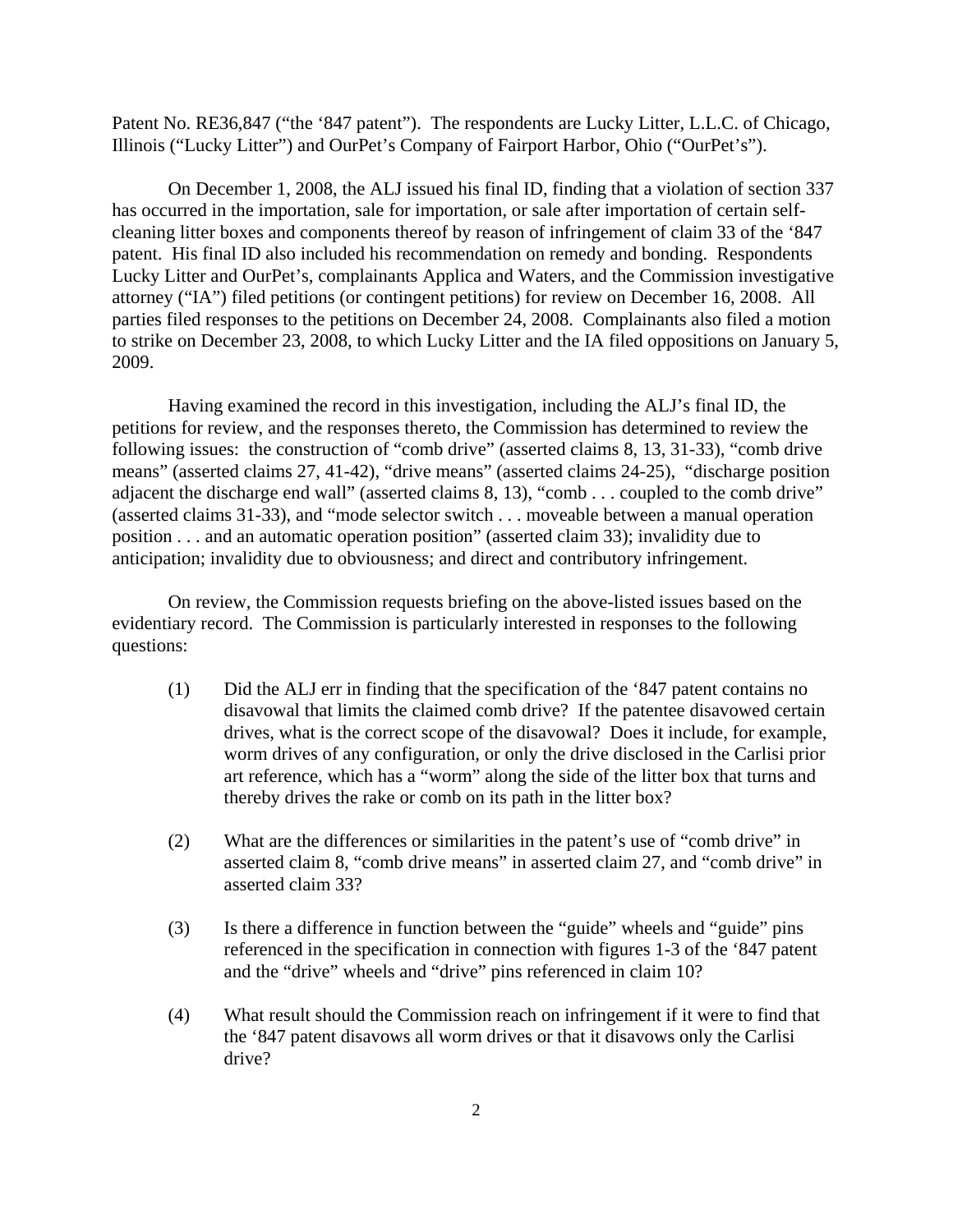- (5) What result should the Commission reach on infringement if it were to find that the synonyms for "adjacent" cited in the ID at 143-44 incorrectly narrow the limitation "discharge position adjacent the discharge end wall" in asserted claim 8?
- (6) Is the limitation "comb . . . coupled to the comb drive" in asserted claims 31-33 met in OurPet's SmartScoop under a broader construction that includes, as Complainants argue, an "indirect" connection? Should the infringement analysis that follows from the correct construction of this limitation be different in claim 31 than it is in claim 33? Did the ID err in finding claim 33 infringed on the one hand and, on the other, that the same limitation is not met for purposes of claim 31?
- (7) How does a finding of disavowal of all worm drives, or the Carlisi drive, impact the consideration of obviousness under § 103 and anticipation under § 102? Do the broader constructions of "discharge position adjacent the discharge end wall" and "comb . . . coupled to the comb drive" advocated by Complainants impact either validity analysis?
- (8) Did the ID err in finding that the Strickland prior art reference does not disclose a "mode selector switch" to one of ordinary skill in the art?
- (9) Please describe and analyze the intrinsic evidence of record that is pertinent to the construction of "mode selector switch . . . moveable between a manual operation position . . . and an automatic operation position" of claim 33. Please identify record evidence of whether each accused device contains a "mode selector switch" which is "moveable between a manual operation position . . . and an automatic operation position." In addition, please address the relevance of *Overhead Door Corp. v. Chamberlain Group, Inc.*, 194 F.3d 1261 (Fed. Cir. 1999), to the claim construction, infringement and invalidity analyses of the "mode selector switch" limitation.

The Commission has also granted Complainants' motion to strike the Declaration of Alan J. Cook that was submitted by Lucky Litter along with its petition for review. The declaration and its exhibits are not part of the record on violation in this investigation. References to such information in Lucky Litter's petition for review are also therefore stricken. This action is taken without prejudice to Lucky Litter submitting any information contained in the declaration and exhibits that is relevant to the remedy and bonding issues in this investigation at the appropriate time.

In connection with the final disposition of this investigation, the Commission may (1) issue an order that could result in the exclusion of the subject articles from entry into the United States, and/or (2) issue one or more cease and desist orders that could result in respondents being required to cease and desist from engaging in unfair acts in the importation and sale of such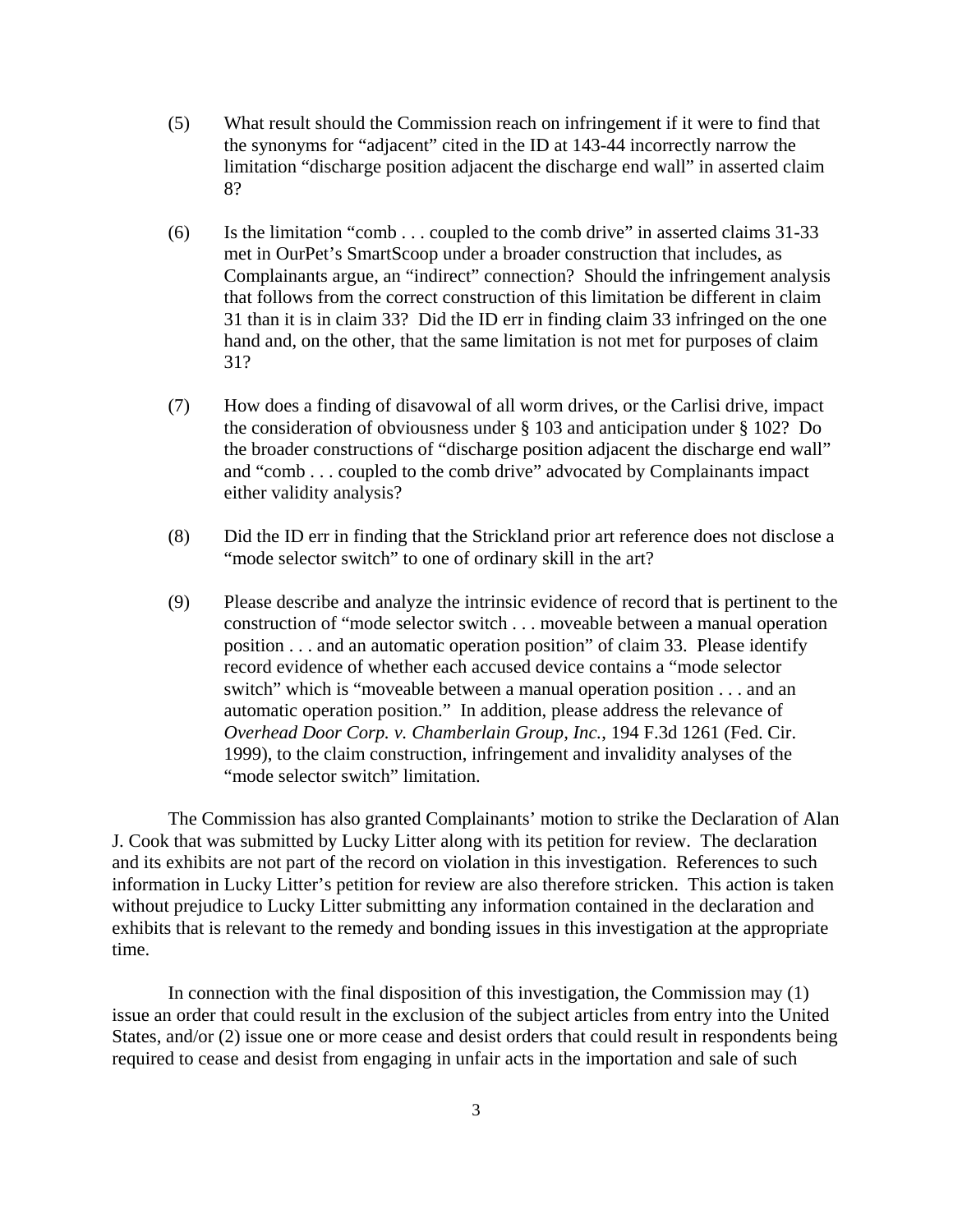articles. Accordingly, the Commission is interested in receiving written submissions that address the form of remedy, if any, that should be ordered. If a party seeks exclusion of an article from entry into the United States for purposes other than entry for consumption, the party should so indicate and provide information establishing that activities involving other types of entry either are adversely affecting it or are likely to do so. For background, see *In the Matter of Certain Devices for Connecting Computers via Telephone Lines*, Inv. No. 337-TA-360, USITC Pub. No. 2843 (Dec. 1994) (Commission Opinion).

If the Commission contemplates some form of remedy, it must consider the effects of that remedy upon the public interest. The factors the Commission will consider include the effect that an exclusion order and/or cease and desist orders would have on (1) the public health and welfare, (2) competitive conditions in the U.S. economy, (3) U.S. production of articles that are like or directly competitive with those that are subject to investigation, and (4) U.S. consumers. The Commission is therefore interested in receiving written submissions that address the aforementioned public interest factors in the context of this investigation.

If the Commission orders some form of remedy, the President has 60 days to approve or disapprove the Commission's action. During this period, the subject articles would be entitled to enter the United States under bond, in an amount determined by the Commission and prescribed by the Secretary of the Treasury. The Commission is therefore interested in receiving submissions concerning the amount of the bond that should be imposed.

**WRITTEN SUBMISSIONS**: The parties to the investigation are requested to file written submissions on the issues under review. The submissions should be concise and thoroughly referenced to the record in this investigation. Parties to the investigation, interested government agencies, and any other interested parties are encouraged to file written submissions on the issues of remedy, the public interest, and bonding. Such submissions should address the recommended determination by the ALJ on remedy and bonding. Complainants and the Commission investigative attorney are also requested to submit proposed remedial orders for the Commission's consideration. Complainant is further requested to provide the expiration date of the '847 patent and state the HTSUS number under which the accused articles are imported. The written submissions and proposed remedial orders must be filed no later than the close of business on February 20, 2009. Reply submissions must be filed no later than the close of business on February 27, 2009. No further submissions on these issues will be permitted unless otherwise ordered by the Commission.

Persons filing written submissions must file the original document and 12 true copies thereof on or before the deadlines stated above with the Office of the Secretary. Any person desiring to submit a document (or portion thereof) to the Commission in confidence must request confidential treatment unless the information has already been granted such treatment during the proceedings. All such requests should be directed to the Secretary of the Commission and must include a full statement of the reasons why the Commission should grant such treatment. *See* section 201.6 of the Commission's Rules of Practice and Procedure, 19 C.F.R. § 201.6. Documents for which confidential treatment by the Commission is sought will be treated